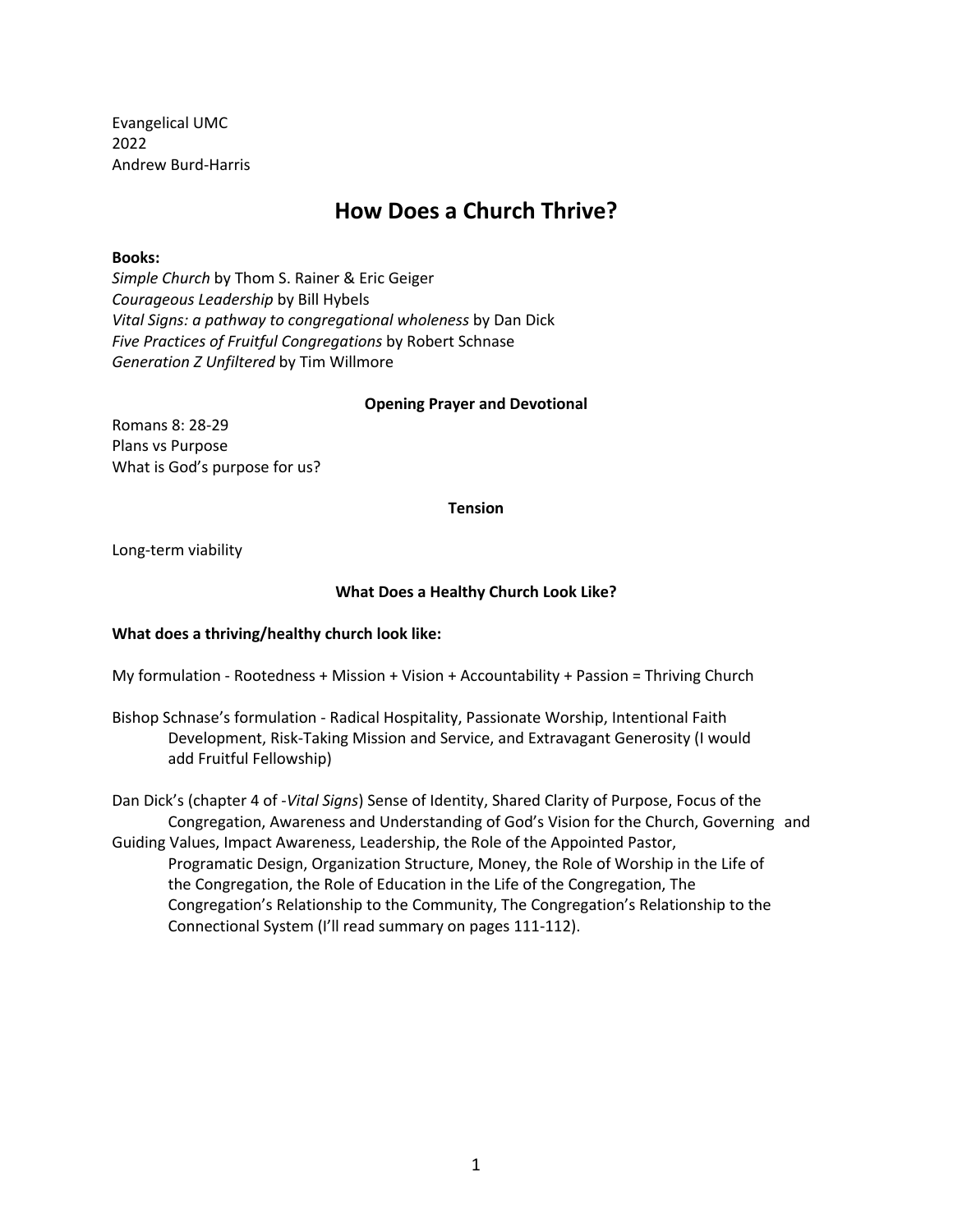### **How Do We Get There?**

# **Defining Mission (purpose)**

Simplicity Everyone Can Remember Guides Everything

# **Our Current Mission Statement**

The Evangelical United Methodist Church will provide a nurturing and stimulating Christian environment that challenges each of its members to reach out to people with "open hands, open hearts, open doors" and receive them in the name of Jesus Christ, to relate them to God, to nurture and strengthen them in their journey of discipleship, and to send them into the world to live as disciples of Jesus Christ.

# **Examples of Mission statements**

United Methodist Church - "To make disciples of Jesus Christ for the transformation of the world." Church of the Resurrection - "To Build a Christian community where non-religious and nominally religious people are becoming deeply committed Christians" Example in Simple Church - "Loving God, loving people, and serving the world." LCBC -We exist to introduce people to Jesus and together fully follow him. North Point Community Church-Inspire people to follow Jesus by engaging them in the life and mission of North Point Community Church. Young's (my first appointment) - "Welcome, Worship, Witness"

# **Vision (how to live out purpose/mission focus)**

# **Possible Vision Foci**

Center of the Community Meals, fellowship activities, opportunities to gather, concerts, Children Youth Single Young Adults Married Young Adults Young Adults With Children Older Adults A nursing home A school Small Groups Neighborhood Groups Acts 2 Intentional Community (neo-monasticism) Offering alternate worship opportunities (possibly other than Sunday) Partnering with addicts Partnering with the poor Creating third spaces Social Entrepreneurship (ride sharing, laundry mat, food truck)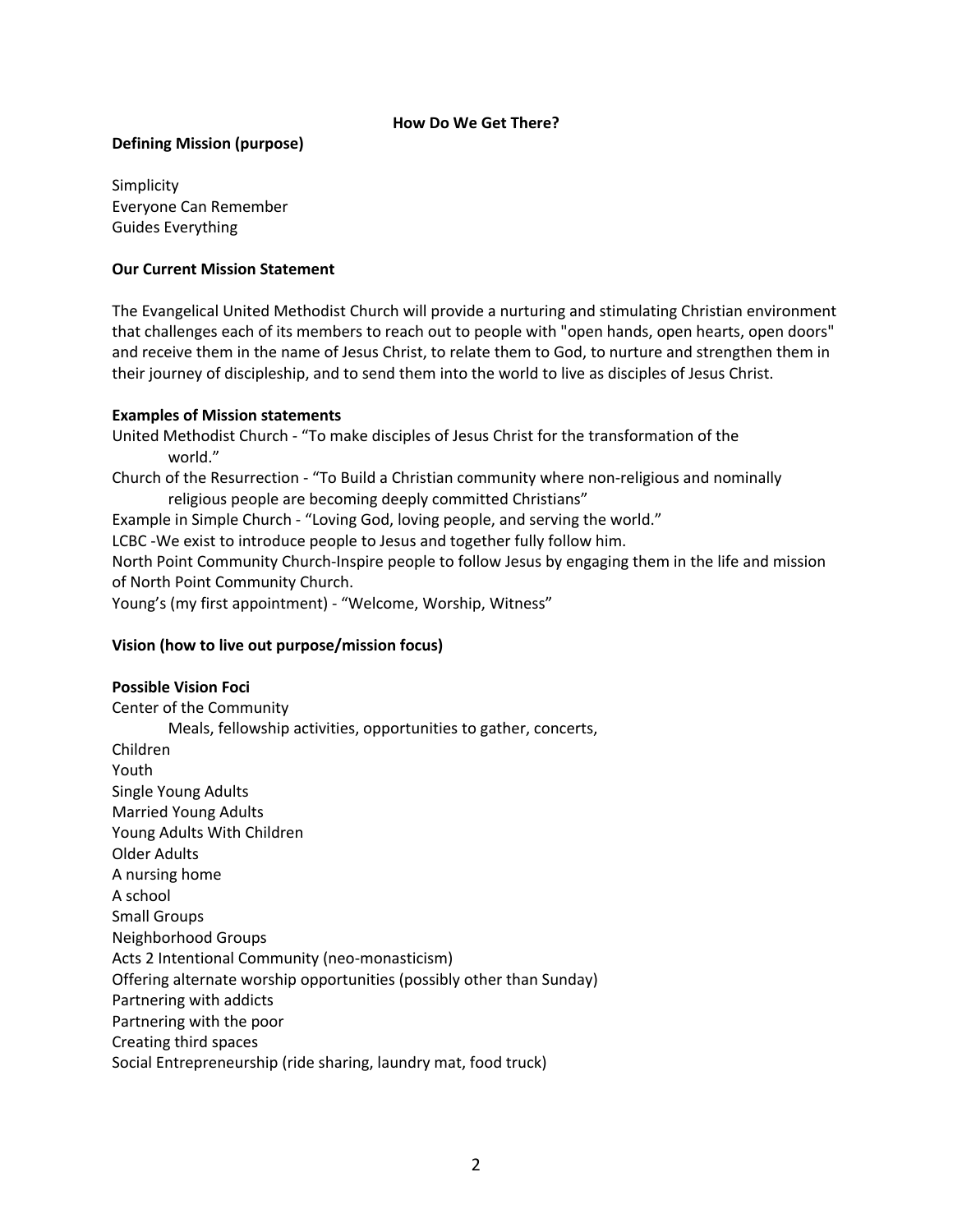#### **How do we get visitors?**

My formulation - Happenstance + Reputation + Opportunities + Invitation = Visitors

### **Mission and Vision as a story**

#### **Principles from the former StoryBrand Podcast**

If you confuse - you lose Noise is the enemy Creating a clear message is the best way to grow your business

# **Some principles from the StoryBrand book**

The customer is the hero, not your brand Companies tend to sell solutions to external problems, but customers buy solutions to internal problems Customers aren't looking for another hero; they're looking for a guide Never assume people understand how your brand can change their lives. Tell them.

# **Presidential Campaign slogans as mission and stories**

### **Evaluating Our Practices of Ministry - the Fundamentals**

Is our hospitality radical? Is our worship passionate? Are we intentional in our faith development? Is our mission and service risk-taking? Are we showing extravagant generosity?

#### **How Do We Move Forward?**

# **Initial Discernment**

Prayer

Adam's Hamilton's Questions Why Jesus? Why the church? Why your church? My Questions What do we do well? Who does not have a real relationship with a church in our community? What is breaking God's heart in our community? What is breaking your heart? When you look at Middletown, what upsets you? What are our gifts? What do I like to do? When was a time in our church when we were at our best? Why were we at our best? If money and volunteers were not issues, what do you think we should do? What adjectives would you use to describe the ministries of our church? Where would Jesus be doing ministry in our community?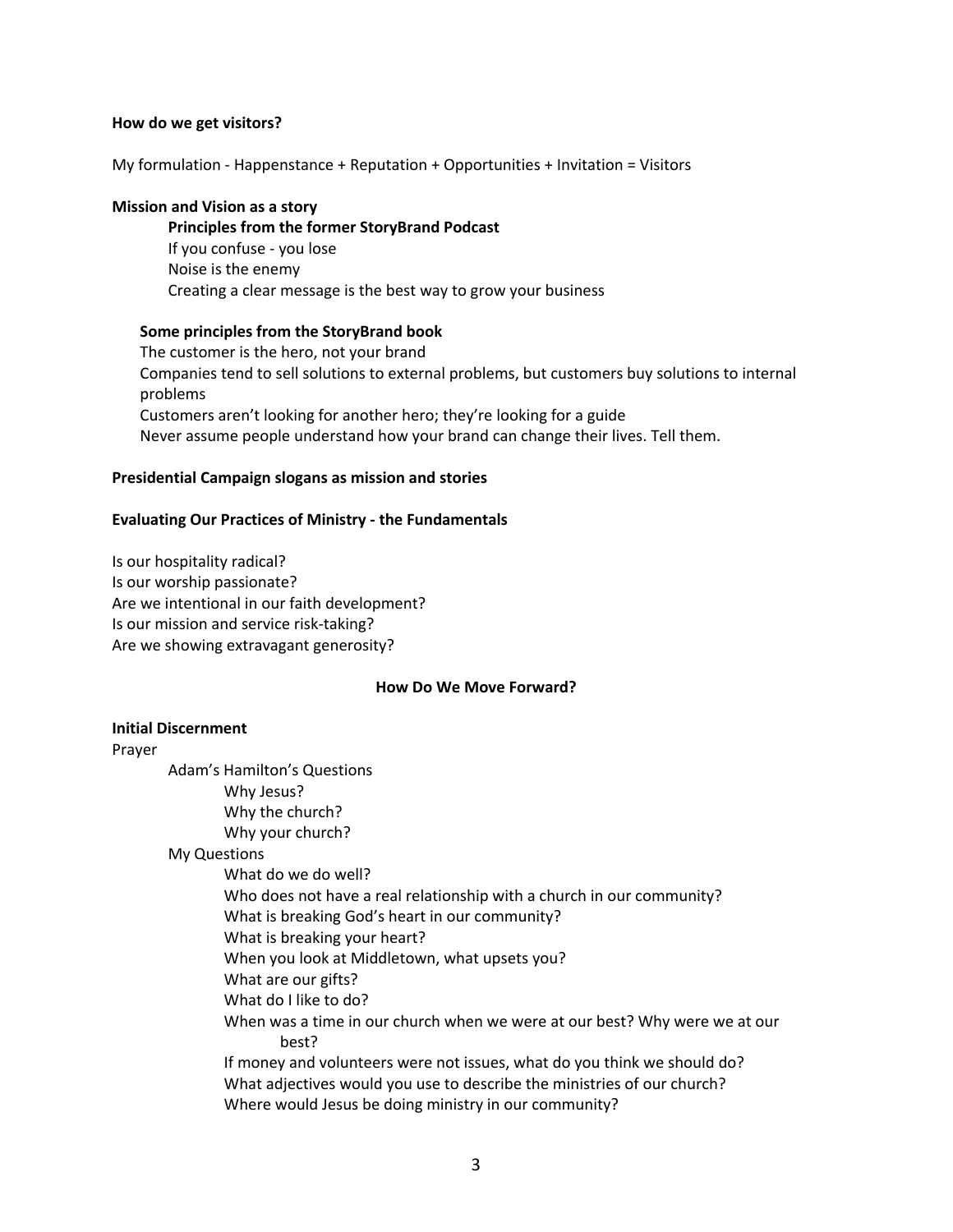What gives us life? What are our dreams? What are our passions? What do we think are God's dreams and passions? For us?

# Dreams



#### **Process**

Prayer

Meeting or Retreat Topics

Starting at the end-What might an end result look like? (look at my proposed mission/vision/process document) Strengths/Weaknesses/Assets/Threats

Life cycle of a church

Who is our neighbor?

Reaching the next generation

Our past

If we could do anything…

Conversations with community leaders

- Crafting a compelling message
- Mission/Vision/Next Steps

# **My Hopes**

We pray We meet We discern a mission/vision in the form of a compelling story We discern next steps that are low stakes (unless we discern a BHAG) Next steps would include worship missions outreach discipleship We discern a discipleship process We discern a leadership training process We thrive in God's purpose for us